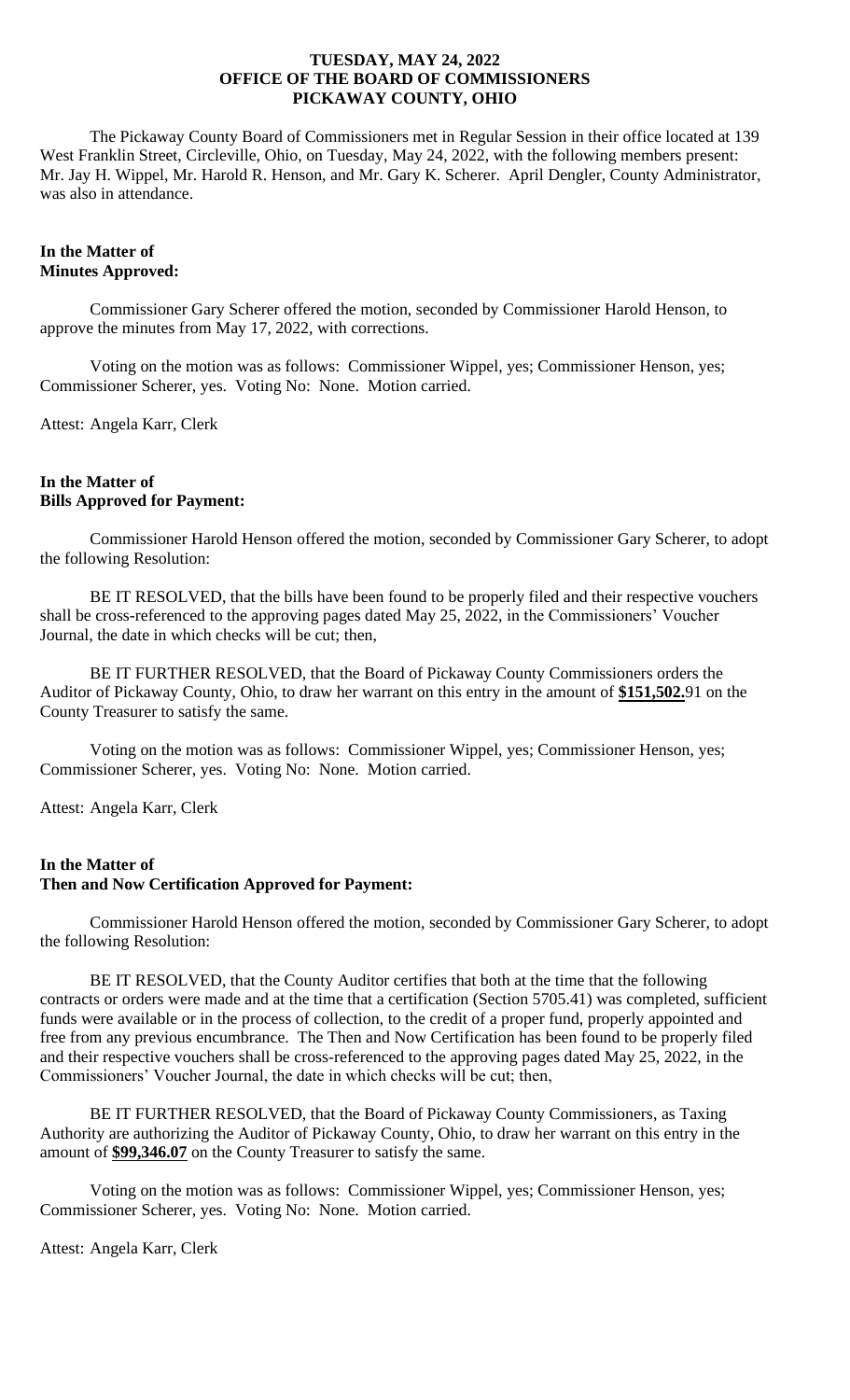#### **In the Matter of Transfer and Reappropriations Approved:**

Commissioner Harold Henson offered the motion, seconded by Commissioner Gary Scherer, to approve the following requests for TRANSFER AND REAPPROPRIATION:

> **\$89.18 – 101.1140.5444 – Election Assistance – Board of Elections TO 101.1140.5202 – Medicare – Board of Elections \$582.69 – 101.1140.5444 – Election Assistance – Board of Elections TO 101.1140.5201 – PERS – Board of Elections**

> **\$5,826.66 – 101.1140.5444 – Election Assistance – Board of Elections TO 101.1140.5102 – Employee Salary – Board of Elections**

Voting on the motion was as follows: Commissioner Wippel, yes; Commissioner Henson, yes; Commissioner Scherer, yes. Voting No: None. Motion carried.

Attest: Angela Karr, Clerk

# **In the Matter of Report Provided by Gary Cameron:**

The following is a summary of the report provided by Gary Cameron, EMA Director.

- This week Mr. Cameron will attend the E911 Planning Committee Meeting, Meeting with Earnhart Hill Water – contingency planning, Ohio School Safety planning meeting, Meet and greet with developer of solar panel farms.
- Next week Mr. Cameron will attend Sheriff/Police Chief meeting.
- General Information
	- o National protests of the anticipated Supreme Court ruling on Roe v Wade continue but remain relatively peaceful.
	- o Hail storm on 5/21/22 in the northwest portions of the county. No known reports of widespread damage.
	- o NERC 2022 summer reliability assessment suggests that high temperatures and increased demand for electricity may result in blackouts.
	- o Deer Creek Dam days scheduled for June 1-4
	- o Continued reports of cyber-crime/hacking forwarded to IT
- **EMA** Projects
	- o Full scale pipeline disaster exercise in planning stages. Scheduled for the last week of August at Deer Creek State Park.
	- o Continued effort to train first responders in ICS and NIMS. Training is part of the overall FEMA operations.
	- o EMA inventory audit slow progress. Reorganization of EOC garage underway and transferring some PPE supply from Maintenance shop to EOC.
	- o Continuing development of the Community Emergency Response Team CERT training performed and beginning the vetting process.
	- o Fiber connection established at the radio tower.
- Issues requiring Commissioners Support/Notification:

# **In the Matter of Dog Shelter Report:**

There is concern with the company that is ordering the replacement kennels doors. They are wanting all monies up front before the doors are shipped. Mr. Custer is having Detillion Landscaping come to the shelter to access what is needed and get a quote.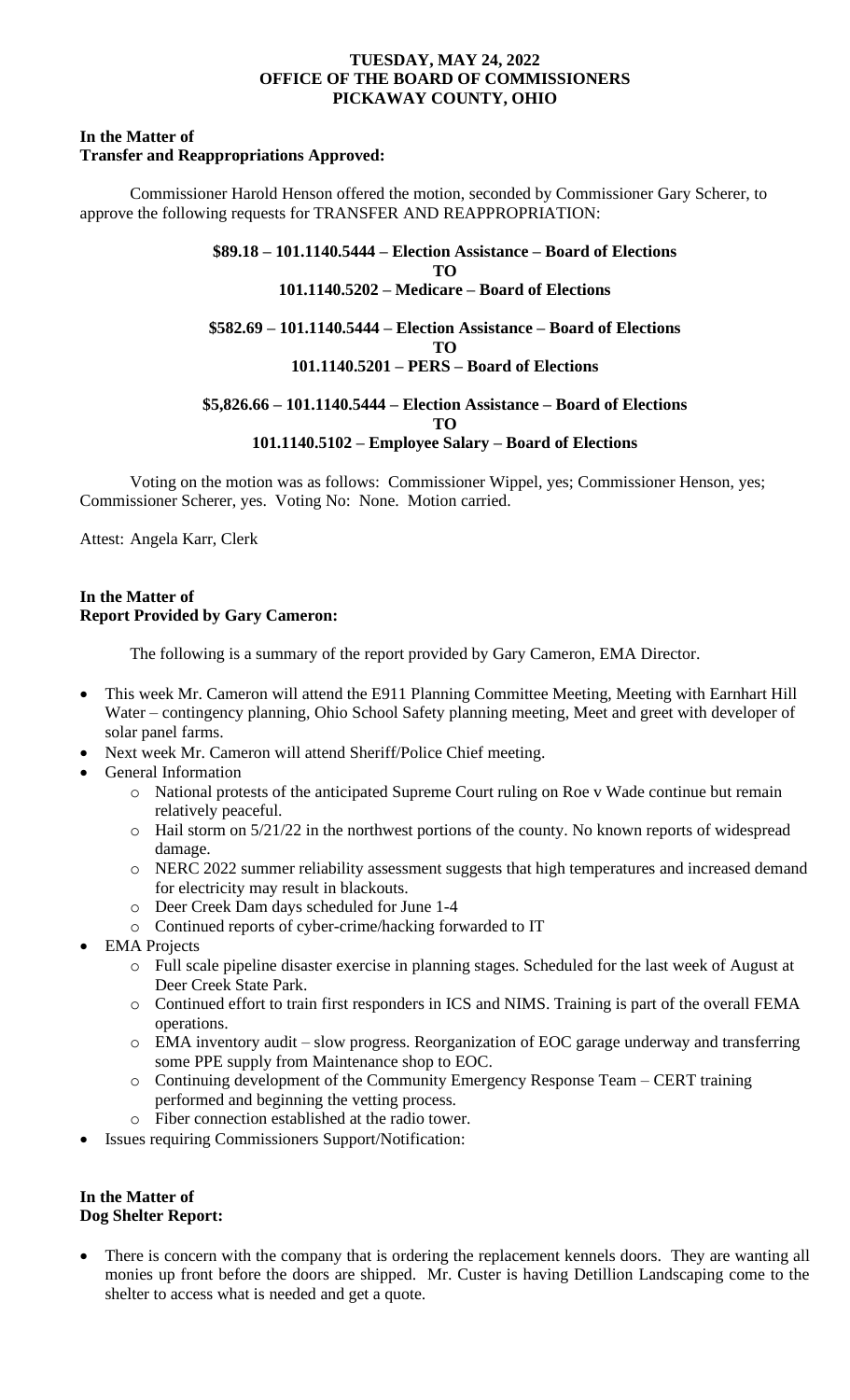• They have had well feed dogs picked-up by the shelter and post them to Facebook immediately for owner claim. Have not had luck with owners claiming. The two puppies have been adopted by the same family to keep them together with mom.

# **In the Matter of Maintenance Department Report:**

The following is a summary of the report provided by Jon Brown, Maintenance Supervisor:

- The new door was installed yesterday at the Dog Shelter.
- Mr. Brown has been working with Pritchard Electric to get the generator up and running at the fairgrounds. The generator is installed and waiting for the switch to be installed at the Maintenance Building.
- The Annex roof is sealed and completed. Mr. Brown is impressed with the material used.
- The maintenance crew is working on the base for the new ramp at Memorial Hall.
- Service Center flooring should be complete by next Monday, May 29<sup>th</sup>. Waiting on additional material in order to complete.

# **In the Matter of IT Department Report:**

The following is a summary of the report provided by Robert Adkins, Pickaway County IT Department Director:

- Spectrum scheduled to port phones for Garage and for Dog Shelter on May  $25<sup>th</sup>$  has been delayed due to order entered wrong again.
- SO Migration finishing up on WIFI deployment and still have the Jail side of network to migrate to new network. Network issues are already declining. Waiting on patch cables.
- Fairgrounds The connection is in place and ready to move the camera server over to our network. Meeting with IPS today at 10:30.
- I have a SR from Mark Yarnell to discuss for the move to Horizon.
- I've asked for a quote for an e-line to the Prosecutor's office.
- Plan to upgrade our VMware environment to 7.0 today.
- Working with Pioneer to configure a web server for the Juvenile Court that will be similar to the Clerk of Courts Web portal for public viewing of court documents.
- Rick has been facilitating Pioneer's connection to implement eCitations for JV Court.
- Scheduled to install VEEAM Enterprise eval license next week. Done
- Setting up with Wasabi offsite storage.

# **In the Matter of Report Provided by Tim McGinnis:**

The following is a summary of the report provided by Tim McGinnis, Planning and Development:

- **Planning Commission:** 
	- o No agenda items for June 14 meeting.
	- $\circ$  Deadline for submittals is this Friday, May 27<sup>th</sup>.
	- **Outstanding Plats:**
- **Lot Splits:**
	- o Approved 2 lot splits in the last week, 9 open applications currently.
- o • **CDBG:** 
	- o Amend the Neighborhood Revitalization/Allocation grant: Moving \$8,200 from the
		- Parks/Recreation project to the Senior Center project
	- o 2nd Public Hearing on June 7th
- CountryTyme submitted a deed to the Engineer's office for recording for the proposed lot splits on the Upper Landsdowne with no Walnut Township approval, Health Dept. approval, or preliminary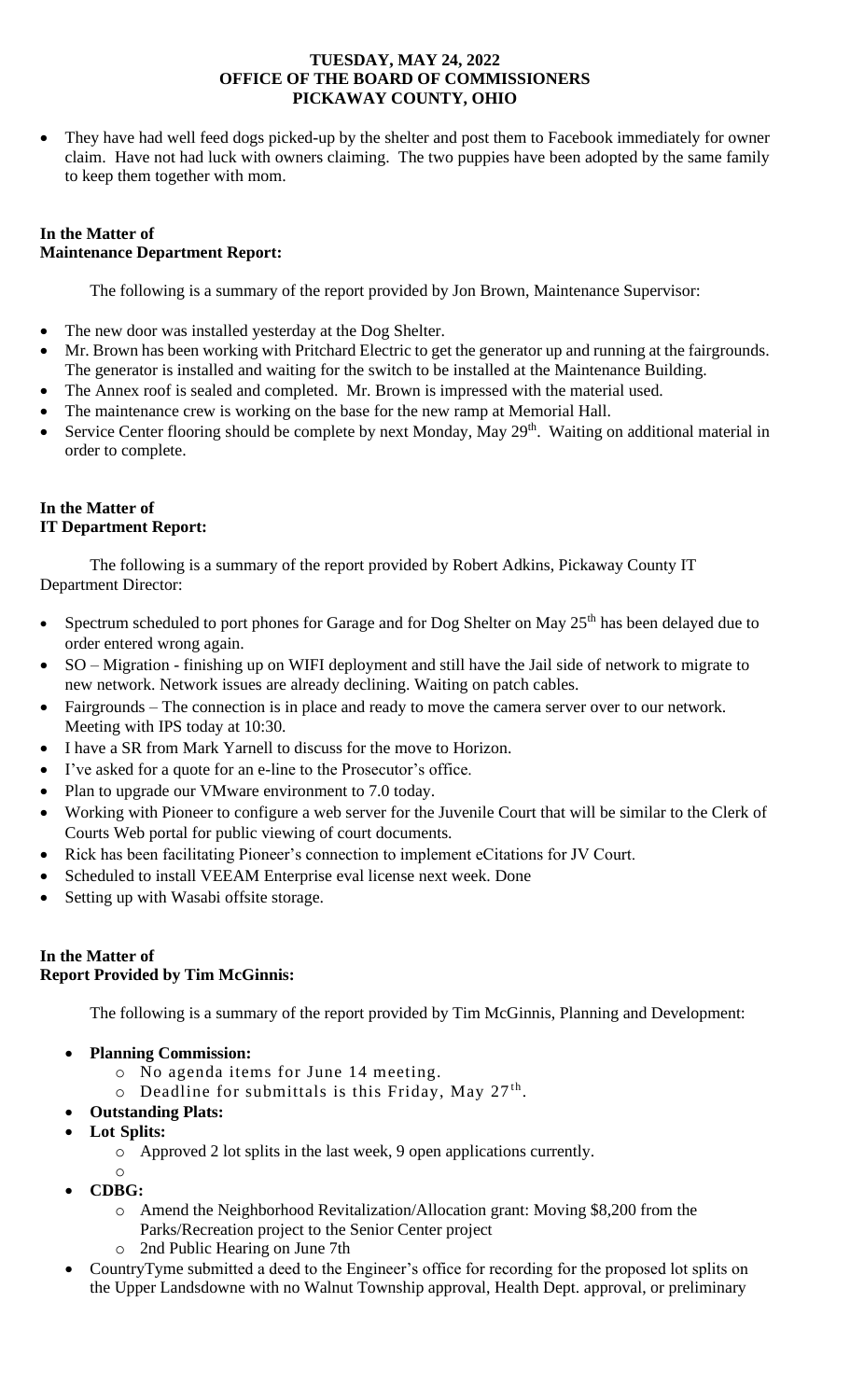access permits from the Engineer's office. For a start, I sent them back to the township to address the rezoning aspect of their proposal.

### **In the Matter of Community Development Block Grant 2020 Amended Scope of Work & Budget:**

Commissioner Gary Scherer offered the motion, seconded by Commissioner Gary Scherer, to approve the 2020 Community Development Program (CDBG) Amended Scope of Work and Budget for the PY2020 Allocation and Neighborhood Revitalization Program. The grant was awarded September 1, 2020, in the amount of \$994,000. The work completion date is August 31, 2022, with the grant completed October 31, 2022. The program funds projects within Circleville, Darbyville, and Critical Infrastructure and Neighborhood Revitalization projects in New Holland.

Voting on the motion was as follows: Commissioner Wippel, yes; Commissioner Henson, yes; Commissioner Scherer, yes. Voting No: None. Motion carried.

Attest: Angela Karr, Clerk

# **In the Matter of Report Provided by Marc Rogols:**

The following is a summary of the report provided by Marc Rogols, County Administrator:

- There were no BWC claims, and one unemployment claim filed for the week. The unemployment claim was for a former Health Department employee (75% Pickaway County/ 25% Madison County).
- There are currently no auctions pending on Govdeals. Health Department is pending.
- Mr. Rogols reported that two new hire packets were sent out (JFS and Veteran Services). Twenty-31 have been handed out year -to-date. The new Office Assistant, Tiffany Gallagher and Maintenance position, Scott Wills started Monday, May 23rd. The P/T Custodial position is still posted with no applicants. Tiffay Gallagher, Scott Wills and Brandon Burroughs were present at todays meeting and introduced.
- The Mammobus was here Friday, May 20<sup>th</sup> and there were 18 scheduled appointments. Mr. Rogols received positive feedback regarding the event. Highway Garage biometric screenings are finalized with Adena and will take place June  $14<sup>th</sup>$  at 7:30 a.m.
- Mr. Rogols provided an insurance update.
- Mr. Rogols informed the Clerk of Commissioner Wippel executing the Township Surcharge Reimbursement letters for the Building Department fees.
- Mr. Rogols received a request from Board of Elections regarding new artwork being displayed in the hallways at the Annex. ArtsaRound will provide artwork to be displayed.

# **In the Matter of Executive Session:**

At 9:41 a.m., Commissioner Harold Henson offered the motion, seconded by Commissioner Jay Wippel, to enter into Executive Session pursuant to ORC §121.22 (G) (5) matters required to be kept confidential by federal law or regulations or state statutes; with April Dengler, County Administrator, Marc Rogols, County Deputy Administrator and Angela Karr, Clerk in attendance.

Roll call vote on the motion was as follows: Commissioner Wippel, yes; Commissioner Henson, yes; Commissioner Scherer, yes. Voting No: None. Motion carried.

Attest:

Angela Karr, Clerk

At 9:46 a.m., the Commissioners exited Executive Session and Commissioner Harold Henson offered the motion, seconded by Commissioner Jay Wippel, to resume Regular Session.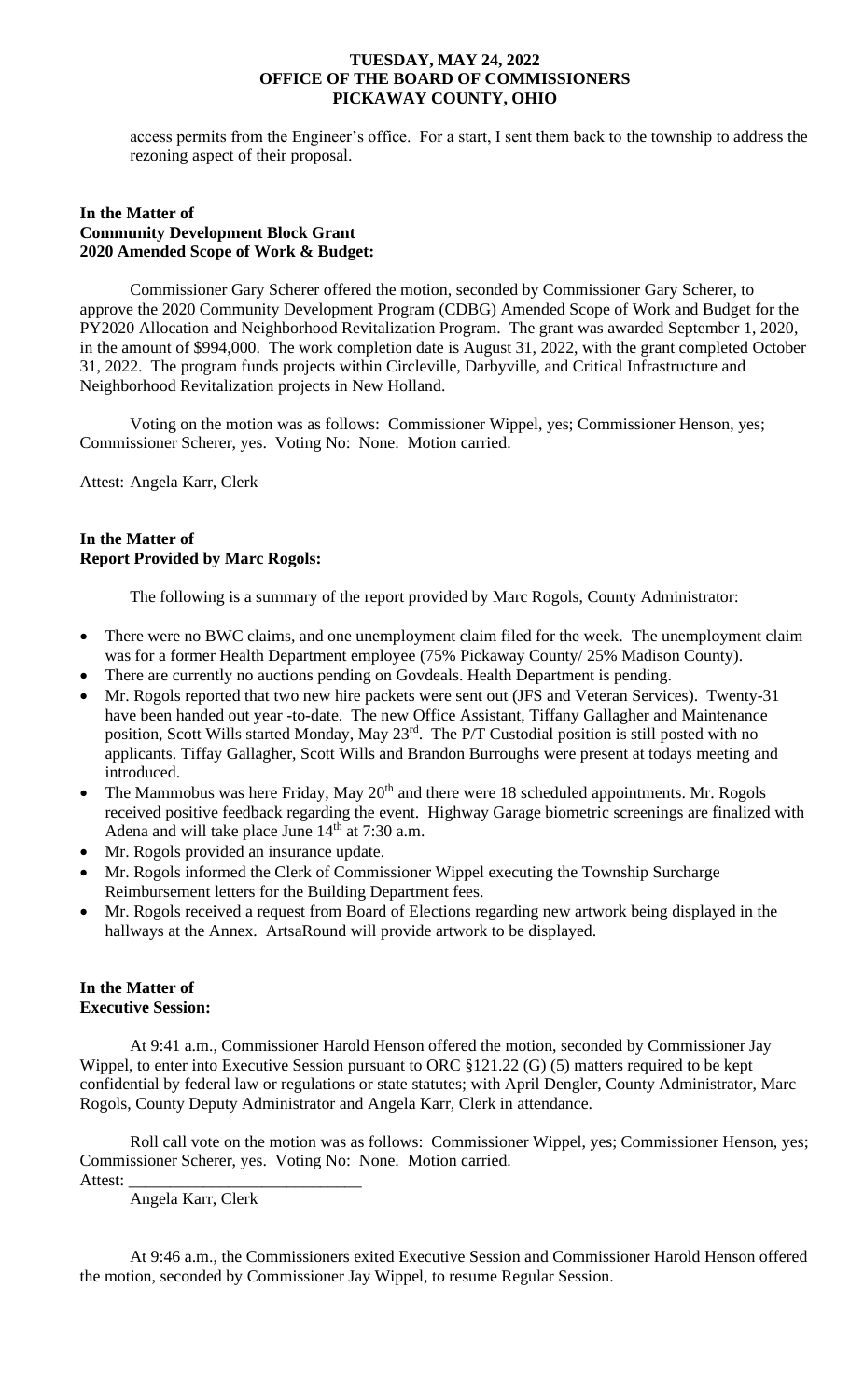Roll call vote on the motion was as follows: Commissioner Wippel, yes; Commissioner Henson, yes; Commissioner Scherer, yes. Voting No: None. Motion carried.

Attest: Angela Karr, Clerk

No Action taken.

### **In the Matter of Jane Shaw Names as Central Ohio Area Agency on Aging Central Ohio Senior Citizens Hall of Fame:**

Commissioner Gary Scherer offered the motion, seconded by Commissioner Harold Henson, to adopt the following Resolution:

# **Resolution No.: PC-052422-40**

The Pickaway County Board of Commissioners met in Regular Session on Tuesday, May 24, 2022, with the following members present: Mr. Jay H. Wippel, Mr. Harold R. Henson, and Mr. Gary K. Scherer.

**WHEREAS**, it is the pleasure of the Pickaway County Board of Commissioners to recognize people of outstanding significance and achievements; and,

**WHEREAS**, Jane Shaw is actively involved in Pickaway County preservation and history since retirement. Regarding preservation, she has a passion for helping Monarch Butterflies. Jane has helped more than 1,200 Monarchs from egg to flight in her own home and she speaks at various organizations – including 4-H groups, nature clubs, garden clubs, naturalist groups, and at more than 50 events – about the particulars of creating areas for the Monarchs to survive and thrive; and,

**WHEREAS**, Mrs. Shaw's other passion is history. She is very active in promoting preservation and education for Pickaway County history, with a specific focus on the Ohio and Erie Canal. Jane currently volunteers full time at Circleville's Clarke-May Historical Museum where she also serves as the vice president. She was previously the president. She gives tours of the museum to school groups, various clubs, and individuals who come through to visit. The museum has undergone a complete renovation with Jane's, insight, and physical hard work. Jane started her volunteer work at the museum in 2014. During her first two years at the museum, she volunteered one day a week to help organize and manage the inventory of items; and,

**WHEREAS**, Mrs. Shaw's work is inspiring to all her meet her because her passion for history and preservation of Pickaway County shines through in her everyday life. She never meets a stranger and is always happy to take a walk with anyone to share everything she knows about Pickaway County; and,

**WHEREAS**, Mrs. Shaw is currently a Pickaway County Parks volunteer. She has inspired a younger generation to improve and preserve their areas by exploring the great outdoors. When people work with the Jane, they find new hobbies and interests that provide a higher sense of community; and

**WHEREAS**, Mrs. Shaw is also a Master Gardner volunteer. She earned the classification through her work at Clarke-May Museum's flower garden. Jane manages the planting and maintenance of the garden; and

**WHEREAS**, in 2019 Mrs. Shaw received an award from the Ohio Preservation Office and History Connection for her efforts toward securing the Ohio and Erie Canal Southern Descent on the National Registry, an effort that won the State of Ohio Historical Preservation Award; and

**WHEREAS**, Mrs. Shaw is a lifelong resident of Pickaway County. She lives with her husband on a small farm in southern Pickaway County; then

**THEREFORE BE IT RESOLVED**, in recognition of Mrs. Shaw's compassion and driving desire to enrich the lives of others in Pickaway County, the Pickaway County Board of Commissioners are honored to congratulate Jane Shaw, and hereby proclaim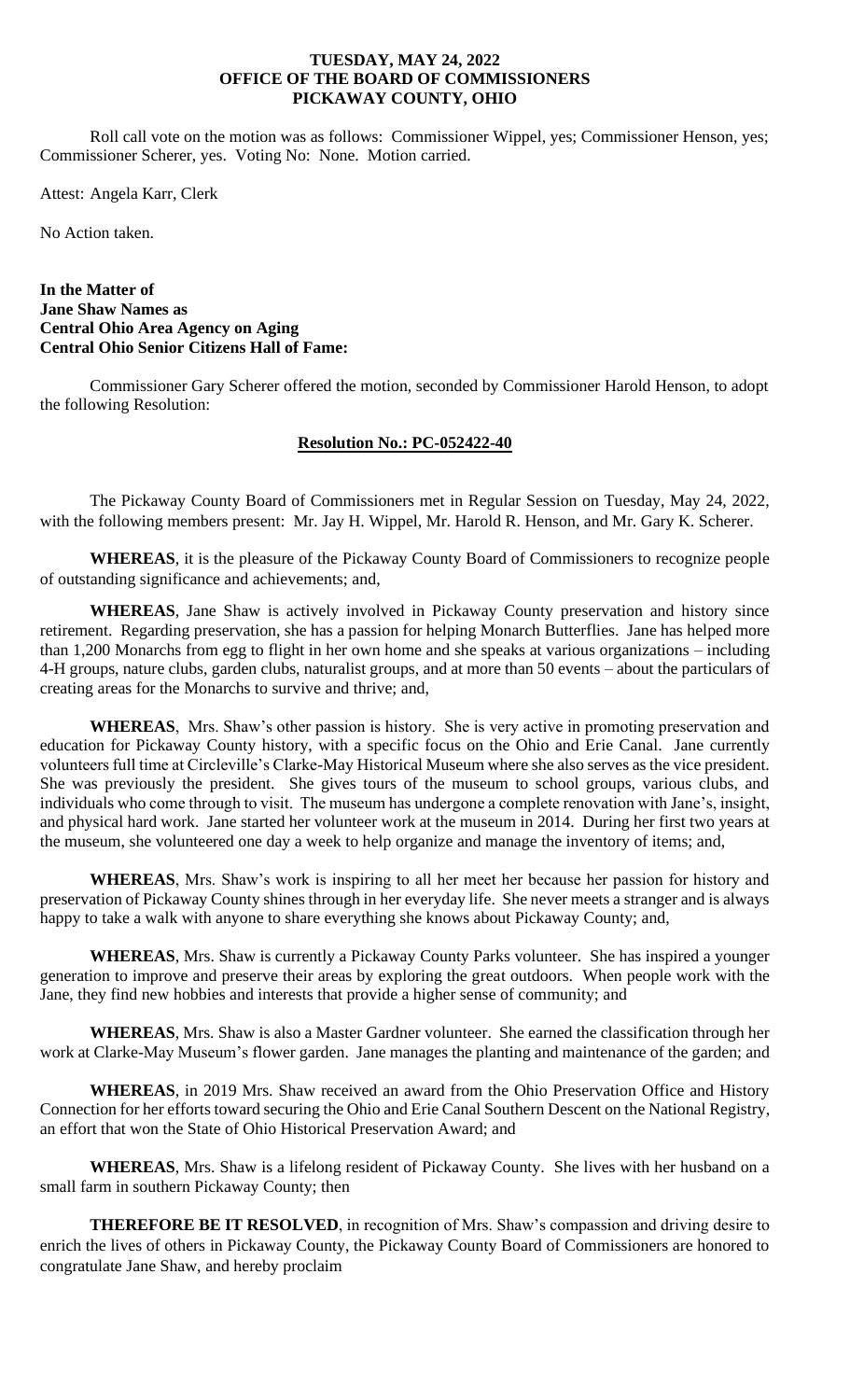#### **Wednesday, May 25, 2022**

**as Jane Shaw Day In Pickaway County**

Voting on the motion was as follows: Commissioner Wippel, yes; Commissioner Henson, yes; Commissioner Scherer, yes. Voting No: None. Motion carried.

Attest: Angela Karr, Clerk

# **In the Matter of 2022 Application for Certificate of Coverage Annual Fee Assessment Statement Signed for Submission to the Petroleum Underground Storage Tank Release Compensation Board:**

Commissioner Harold Henson offered motion, seconded by Commissioner Gary Scherer, authorizing Commissioner Jay Wippel to sign the 2022 Application for Certificate of Coverage Annual Fee Assessment Statement in the amount of \$1,650 for submission to the Petroleum Underground Storage Tank Release Compensation Board.

Voting on the motion was as follows: Commissioner Wippel, yes; Commissioner Henson, yes; Commissioner Scherer, yes. Voting No: None. Motion carried.

Attest: Angela Karr, Clerk

# **In the Matter of Allocation of March 2022 Sales Tax Collections:**

Commissioner Gary Scherer offered the motion, seconded by Commissioner Harold Henson, to allocate the March 2022 Sales Tax collections in the following manner:

### **\$42,059.00 to 401.0000.4121 – Capital Fund \$1,009,406.32 to 101.0000.4121 – General Fund**

Voting on the motion was as follows: Commissioner Wippel, yes; Commissioner Henson, yes; Commissioner Scherer, yes. Voting No: None. Motion carried.

Attest: Angela Karr, Clerk

# **In the Matter of Ohio Department of Youth Services Subsidy Grant Juvenile Court Funding Application Update FY2023:**

Commissioner Harold Henson offered motion, seconded by Commissioner Gary Scherer, authorizing Commissioner Jay Wippel to sign the FY2023 Ohio Department of Youth Services Subsidy Grant, Juvenile Court Funding Application Update.

Voting on the motion was as follows: Commissioner Wippel, yes; Commissioner Henson, yes; Commissioner Scherer, yes. Voting No: None. Motion carried.

Attest: Angela Karr, Clerk

# **In the Matter of County Administrator Report:**

The following is a summary of the report provided by April Dengler, County Administrator: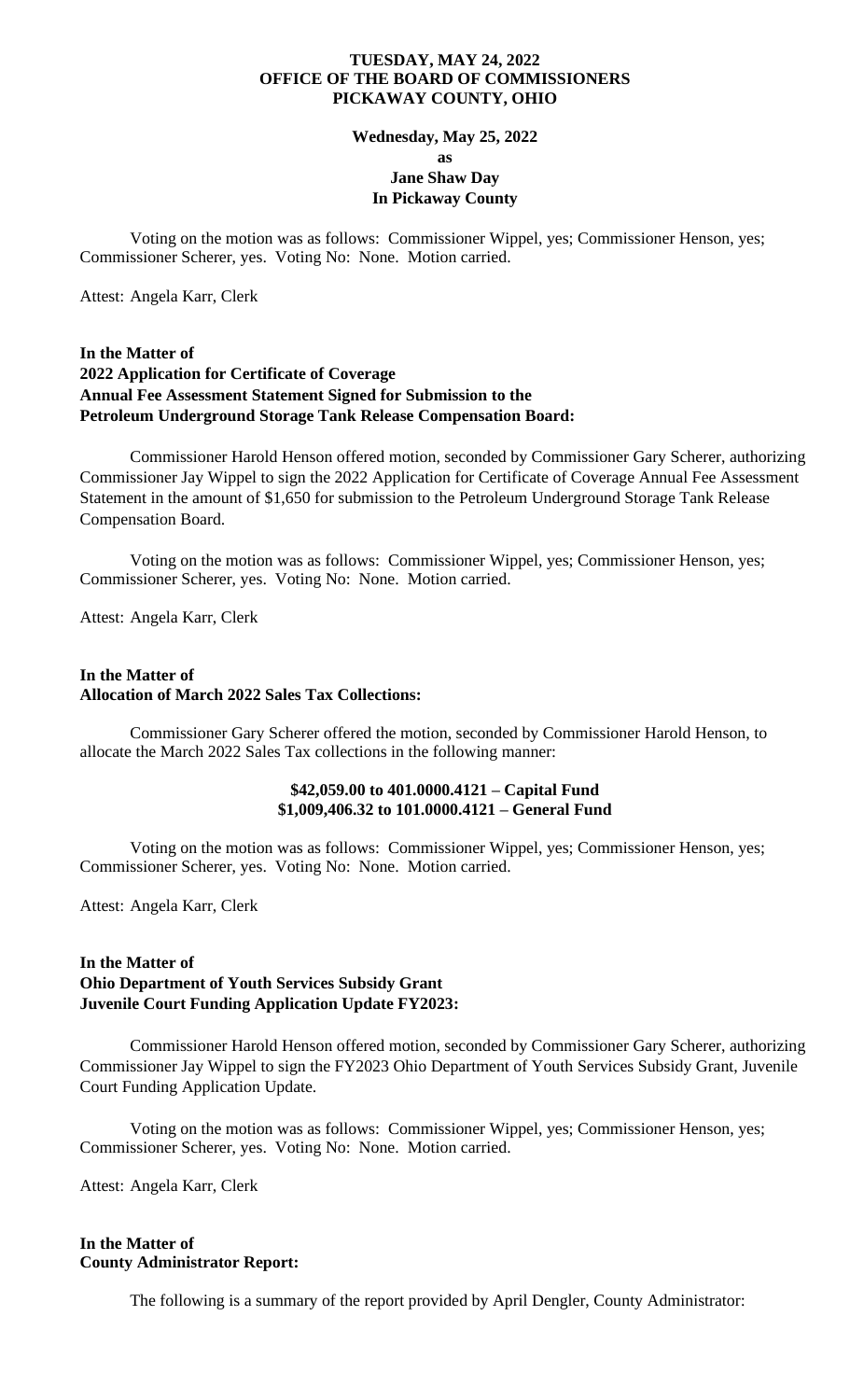- Ms. Dengler presented spreadsheets for review regarding pay raises. Further discussions will take place.
- Ms. Dengler sent out Tax Budget Spreadsheets this week and are due back June 4<sup>th</sup>. Projected 8% increase in insurance.

# **In the Matter of Report Provided by Sheriff Hafey:**

The following is a summary of the report provided by Sheriff Hafey, Pickaway County Sheriff.

- Sheriff Hafey reported they are full staff in corrections and dispatchers. There is one patrol vacancy.
- One of the Tahoe's will be picked-up this week and another should be ready in a week or two.

#### **In the Matter of Executive Session:**

At 10:20 a.m., Commissioner Gary Scherer offered the motion, seconded by Commissioner Harold Henson, to enter into Executive Session pursuant to ORC  $$121.22$  (G) (1) to consider the appointment, employment, dismissal, discipline, promotion, demotion, or compensation, etc., of a public employee with April Dengler, County Administrator, Marc Rogols, County Deputy Administrator, Sheriff Hafey and Chief J. Brown, and Angela Karr, Clerk in attendance.

Roll call vote on the motion was as follows: Commissioner Wippel, yes; Commissioner Henson, yes; Commissioner Scherer, yes. Voting No: None. Motion carried.

Attest: Angela Karr, Clerk

At 10:30 a.m., the Commissioners exited Executive Session and Commissioner Harold Henson offered the motion, seconded by Commissioner Gary Scherer, to resume Regular Session.

Roll call vote on the motion was as follows: Commissioner Wippel, yes; Commissioner Henson, yes; Commissioner Scherer, yes. Voting No: None. Motion carried.

Attest: Angela Karr, Clerk

No Action taken.

# **In the Matter of Resolution Appointing Commissioner Jay Wippel To the Ohio Power Siting Board as Ad Hoc Voting Member for the Chipmunk Solar Project:**

Commissioner Gary Scherer offered the motion, seconded by Commissioner Harold Henson, to adopt the following Resolution:

# **Resolution No.: PC-052422-41**

# **Appointment of Commissioner Jay Wippel to the Ohio Power Siting Board as Ad Hoc Voting Member for the Chipmunk Solar Project**

**WHEREAS**, the passage of Senate Bill (S.B.) 52 has provided the opportunity for county commissioners and township trustees to participate in the siting of solar projects in their communities; and

**WHEREAS**, the Chipmunk Solar Project planned for Deercreek Township, Jackson Township and Monroe Township will be impacted by this new legislation, and it will require a commissioner or designee to serve as an Ad Hoc Voting Member of the Ohio Power Siting Board; then